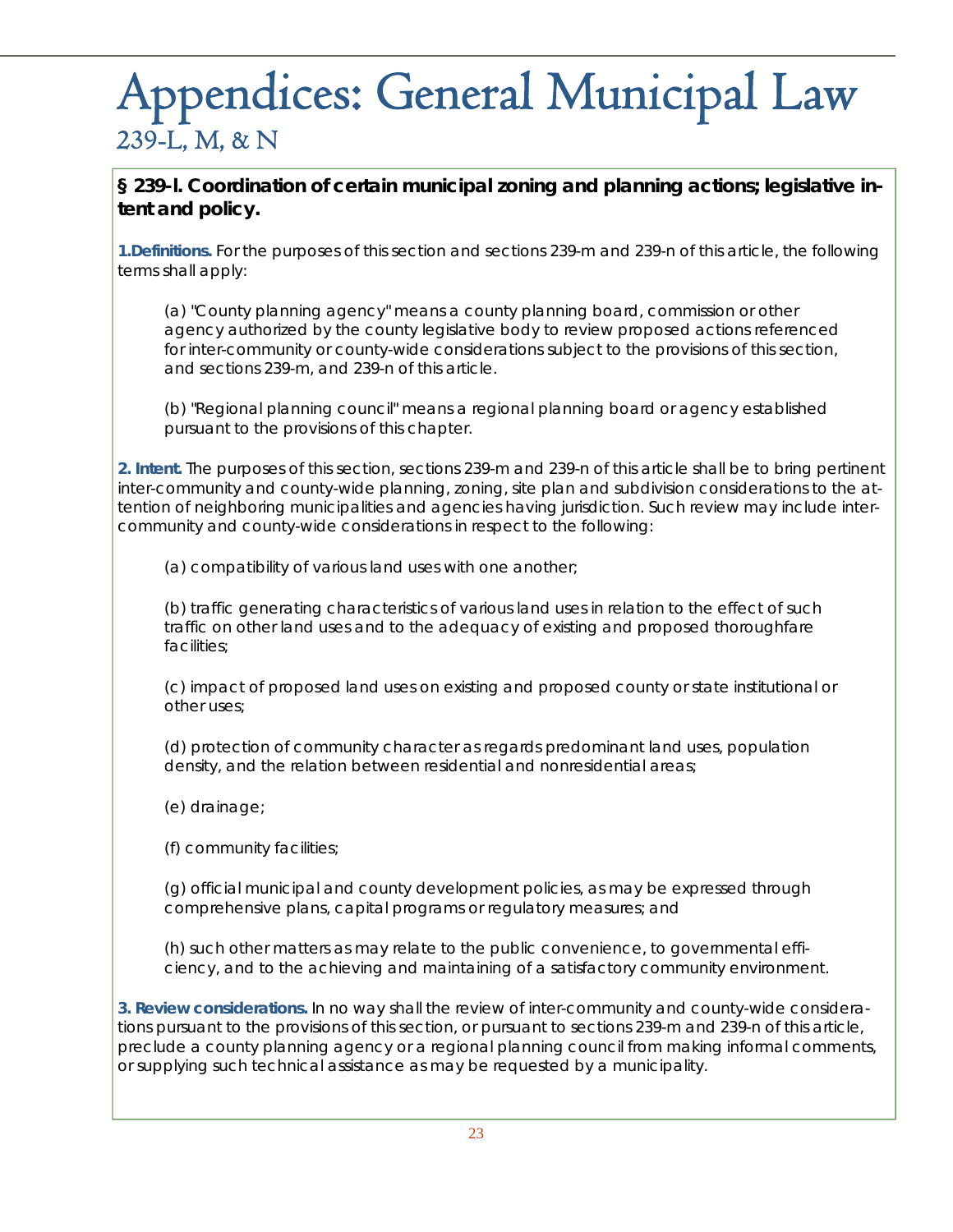**§ 239-m. Referral of certain proposed city, town and village planning and zoning actions to the county planning agency or regional planning council; report thereon; final action.** 

## **1. Definitions.** As used herein:

(a) The term "proposed" as used in subparagraphs (ii) and (iii) of paragraph (b) of subdivision three of this section shall be deemed to include only those recreation areas, parkways, thruways, expressways, roads or highways which are shown on a county comprehensive plan adopted pursuant to ection two hundred thirty-nine-d of this article or adopted on an official map pursuant to section section two hundred thirty-nine-e of this article.

(b) The term "referring body" shall mean the city, town or village body responsible for final action on proposed actions subject to this section.

(c) The term "full statement of such proposed action" shall mean all materials required by and submitted to the referring body as an application on a proposed action, including a completed environmental assessment form and all other materials required by such referring body in order to make its determination of significance pursuant to the state environmental quality review act under article eight of the environmental conservation law and its implementing regulations. When the proposed action referred is the adoption or amendment of a zoning ordinance or local law, "full statement of such proposed action" shall also include the complete text of the proposed ordinance or local law as well as all existing provisions to be affected thereby, if any, if not already in the possession of the county planning agency or regional planning council. Notwithstanding the foregoing provisions of this paragraph, any referring body may agree with the county planning agency or regional planning council as to what shall constitute a "full statement" for any or all of those proposed actions which said referring body is authorized to act upon.

(d) The term "receipt" shall mean delivery of a full statement of such proposed action, as defined in this section, in accordance with the rules and regulations of the county planning agency or regional planning council with respect to person, place and period of time for submission. In no event shall such rule or regulation define delivery so as to require in hand delivery or delivery more than twelve calendar days prior to the board or county planning agency's or regional planning council's meeting date. In the absence of any such rules or regulations, "receipt" shall mean delivery in hand or by mail to the clerk of the county planning agency or regional planning council. Where delivery is made in hand, the date of receipt shall be the date of delivery. Where delivery is made by mail, the date as postmarked shall be the date of delivery. The provisions of this section shall not preclude the rules and regulations of the county planning agency or regional planning council from providing that the delivery may be a period greater than twelve days provided the referring body and the county planning agency or regional planning council agree in writing to such longer period.

**2. Referral of proposed planning and zoning actions.** In any city, town or village which is located in a county which has a county planning agency, or, in the absence of a county planning agency, which is located within the jurisdiction of a planning agency or regional planning council duly created pursuant to the provisions of law, each referring body shall, before taking final action on proposed actions included in subdivision three of this section, refer the same to such county planning agency or regional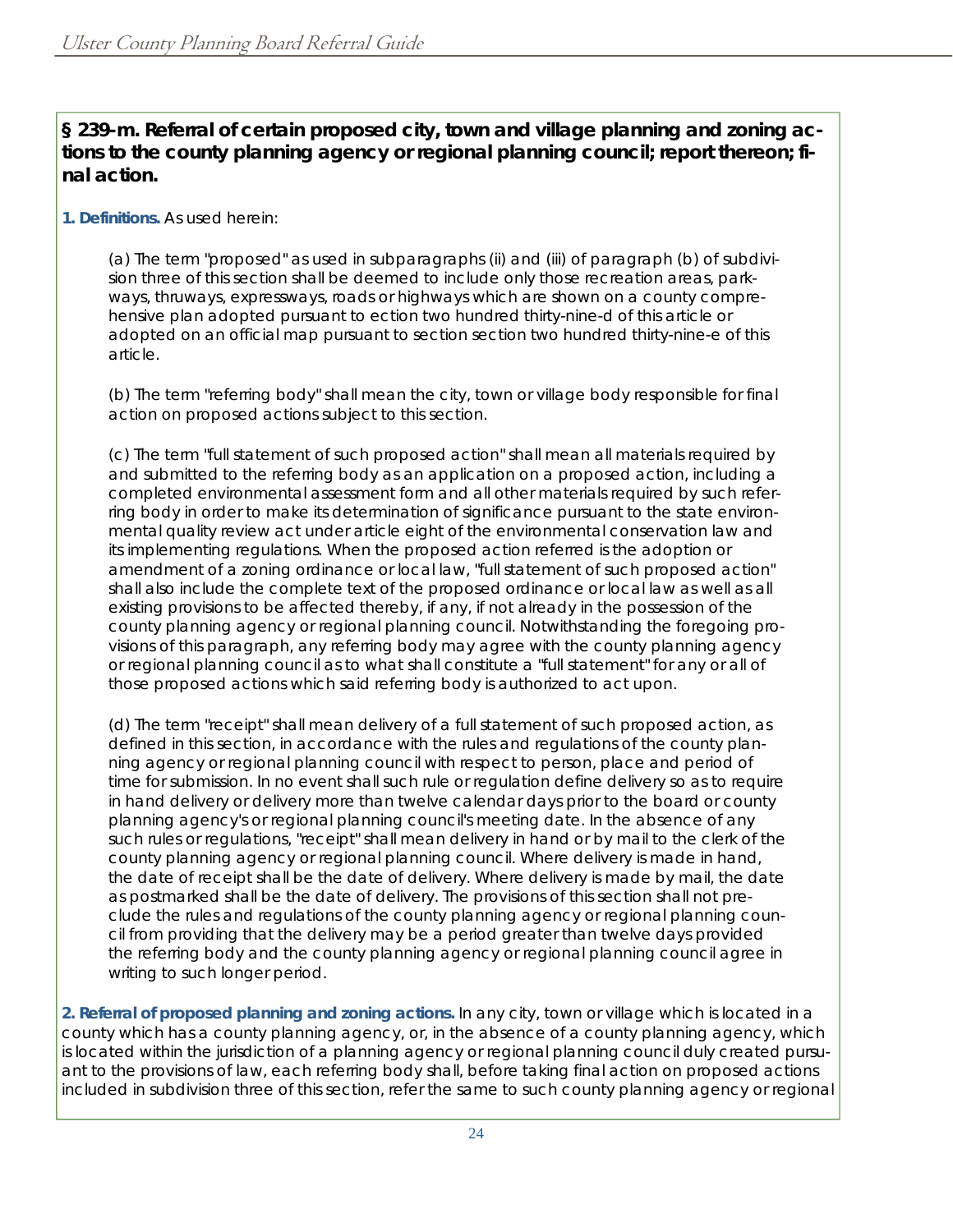planning council.

## **3. Proposed actions subject to referral.**

(a) The following proposed actions shall be subject to the referral requirements of this section, if they apply to real property set forth in paragraph (b) of this subdivision:

(i) adoption or amendment of a comprehensive plan pursuant to section two hundred seventy-two-a of the town law, section 7-722 of the village law or section twenty-eight-a of the general city law;

(ii) adoption or amendment of a zoning ordinance or local law;

(iii) issuance of special use permits;

(iv) approval of site plans;

(v) granting of use or area variances;

(vi) other authorizations which a referring body may issue under the provisions of any zoning ordinance or local law.

(b) The proposed actions set forth in paragraph (a) of this subdivision shall be subject to the referral requirements of this section if they apply to real property within five hundred feet of the following:

(i) the boundary of any city, village or town; or

(ii) the boundary of any existing or proposed county or state park or any other recreation area; or

(iii) the right-of-way of any existing or proposed county or state parkway, thruway, expressway, road or highway; or

(iv) the existing or proposed right-of-way of any stream or drainage channel owned by the county or for which the county has established channel lines; or

(v) the existing or proposed boundary of any county or state owned land on which a public building or institution is situated; or

(vi) the boundary of a farm operation located in an agricultural district, as defined by article twenty-five-AA of the agriculture and markets law, except this subparagraph shall not apply to the granting of area variances.

(c) The county planning agency or regional planning council may enter into an agreement with the referring body or other duly authorized body of a city, town or village to provide that certain proposed actions set forth in this subdivision are of local, rather than inter-community or county-wide concern, and are not subject to referral under this section.

### **4. County planning agency or regional planning council review of proposed actions; recommendation, report.**

(a) The county planning agency or regional planning council shall review any proposed action referred for inter-community or county-wide considerations, including but not limited to those considerations identified in section two hundred thirty-nine-l of this article. Such county planning agency or regional planning council shall recommend approval, modification, or disapproval, of the proposed action, or report that the proposed action has no significant county-wide or inter-community impact.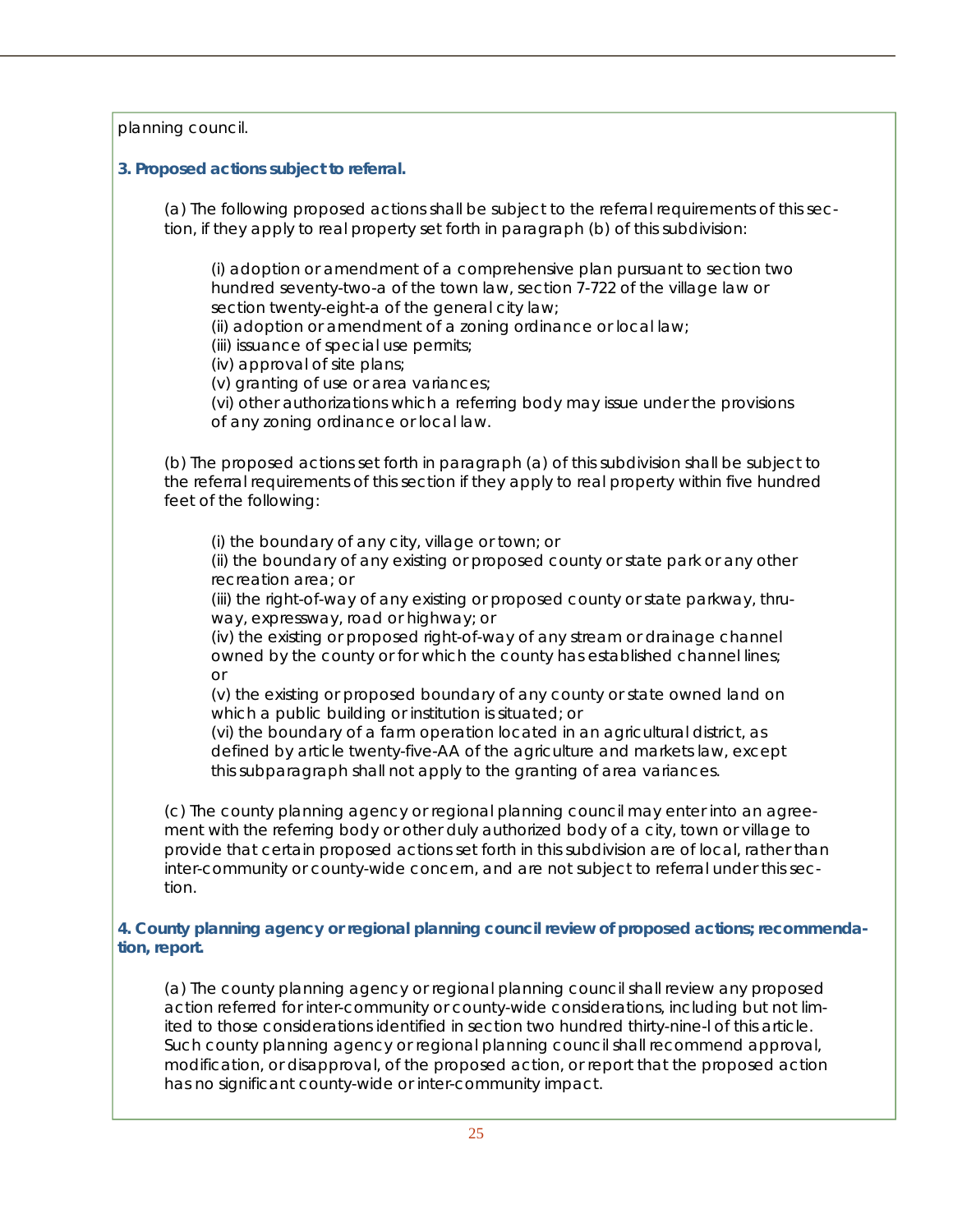(b) Such county planning agency or regional planning council, or an authorized agent of said agency or council, shall have thirty days after receipt of a full statement of such proposed action, or such longer period as may have been agreed upon by the county planning agency or regional planning council and the referring body, to report its recommendations to the referring body, accompanied by a statement of the reasons for such recommendations. If such county planning agency or regional planning council fails to report within such period, the referring body may take final action on the proposed action without such report. However, any county planning agency or regional planning council report received after thirty days or such longer period as may have been agreed upon, but two or more days prior to final action by the referring body, shall be subject to the provisions of subdivision five of this section.

**5. Extraordinary vote upon recommendation of modification or disapproval.** If such county planning agency or regional planning council recommends modification or disapproval of a proposed action, the referring body shall not act contrary to such recommendation except by a vote of a majority plus one of all the members thereof.

**6. Report of final action.** Within thirty days after final action, the referring body shall file a report of the final action it has taken with the county planning agency or regional planning council. A referring body which acts contrary to a recommendation of modification or disapproval of a proposed action shall set forth the reasons for the contrary action in such report.

# **§ 239-n. Referral of certain proposed subdivision plats to the county planning agency or regional planning council; report thereon; final action.**

## **1. Definitions. As used herein:**

(a) The term "proposed" as used in subparagraphs (ii) and (iii) of paragraph (a) of subdivision three of this section shall be deemed to include only those recreation areas, parkways, thruways, expressways, roads or highways which are shown on a county comprehensive plan, adopted pursuant to subdivision seven of section two hundred thirty-nine-d of this article, or shown on an official map adopted pursuant to section two-hundred thirty-nine-e of this article.

(b) The term "undeveloped plat" shall mean those plats already filed in the office of the clerk of the county in which such plat is located where twenty percent or more of the lots within the plat are unimproved unless existing conditions, such as poor drainage, have prevented their development.

(c) The term "referring body" shall mean the city, town or village body authorized by a municipal legislative body to approve preliminary or final plats or to approve the development of undeveloped plats and/or plats already filed in the office of the county clerk.

**2. Referral of proposed plats.** In any city, town or village which is located in a county which has a county planning agency authorized by the county legislative body to review preliminary or final plats or to approve the development of undeveloped plats, the clerk of the municipal planning agency, upon receipt of application for preliminary and/or final approval of a subdivision plat or proposal to develop an undeveloped plat and/or plats already filed in the office of the county clerk, shall refer certain of such plats to the county planning agency. In the absence of a county planning agency, the county legislative body may authorize a regional planning council whose geographic area in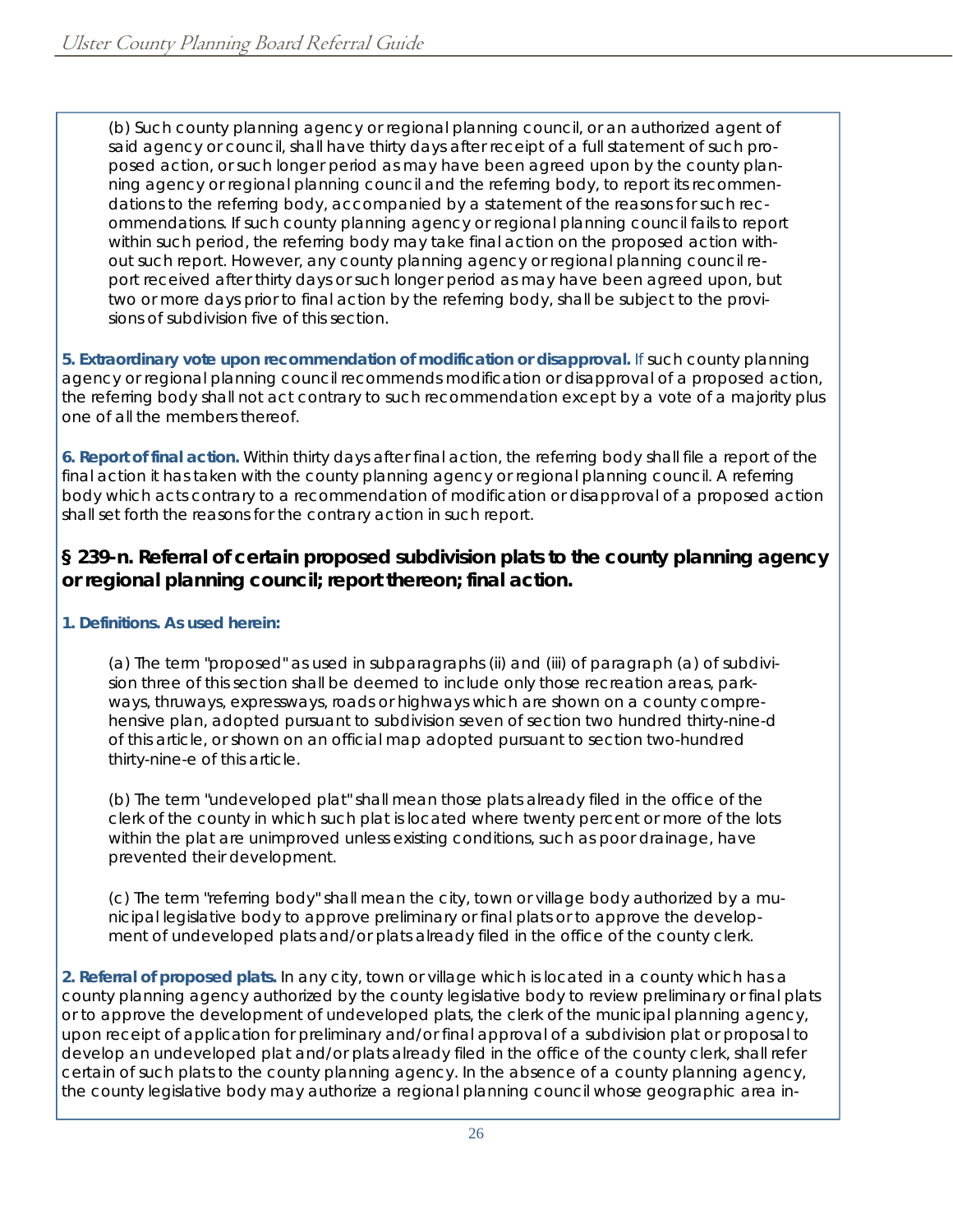cludes the county, to perform the review functions prescribed herein.

#### **3. Plats subject to referral.**

(a) The following applications for approval of preliminary or final plats and undeveloped plats shall be subject to the referral requirements of this section, if the application applies to real property within five hundred feet of the following:

(i) the boundary of any city, village, or town; or

(ii) the boundary of any existing or proposed county or state park or other recreation area; or

(iii) the right-of-way of any existing or proposed county or state parkway, thruway, expressway, road or highway; or

(iv) the existing or proposed right-of-way of any stream or drainage channel owned by the county or for which the county has established channel lines; or

(v) the existing or proposed boundary of any county or state owned land on which a public building or institution is situated; or

(vi) the boundary of a farm operation located in an agricultural district, as defined by article twenty-five-AA of the agriculture and markets law.

(b) The county planning agency or regional planning council may enter into an agreement with the referring body or other duly authorized body of a city, town or village to provide that certain proposed plats are of local, rather than inter-community or countywide concern, and are not subject to referral under this section.

### **4. County planning agency or regional planning council review of proposed plats; recommendation, report.**

(a) The county planning agency or regional planning council, when authorized by the county legislative body, shall review any referred plat for inter-community or county-wide considerations, including but not limited to those considerations identified in section two hundred thirty-nine-l of this article. The county planning agency or regional planning council may adopt such rules and regulations as are necessary to perform such function. Such county planning agency or regional planning council shall recommend approval, modification, or disapproval, of such plat, or report that such plat has no significant county-wide or inter-community impact.

(b) Such county planning agency or regional planning council, or an authorized agent of said agency or council, shall have thirty days after receipt of a preliminary or final plat or proposal to develop an undeveloped plat, or such longer period as may have been agreed upon by the county planning agency or regional planning council and the referring body, to report its recommendations to the referring body, accompanied by a statement of the reasons for such recommendations. If such county planning agency or regional planning council fails to report within such period, the referring body may take final action on the referred plat without such report. However, any county planning agency or regional planning council report received after thirty days or such longer period as may have been agreed upon, but two or more days prior to final action by the referring body, shall be subject to the provisions of subdivision five of this section.

**5. Extraordinary vote upon recommendation of modification or disapproval.** If such county planning